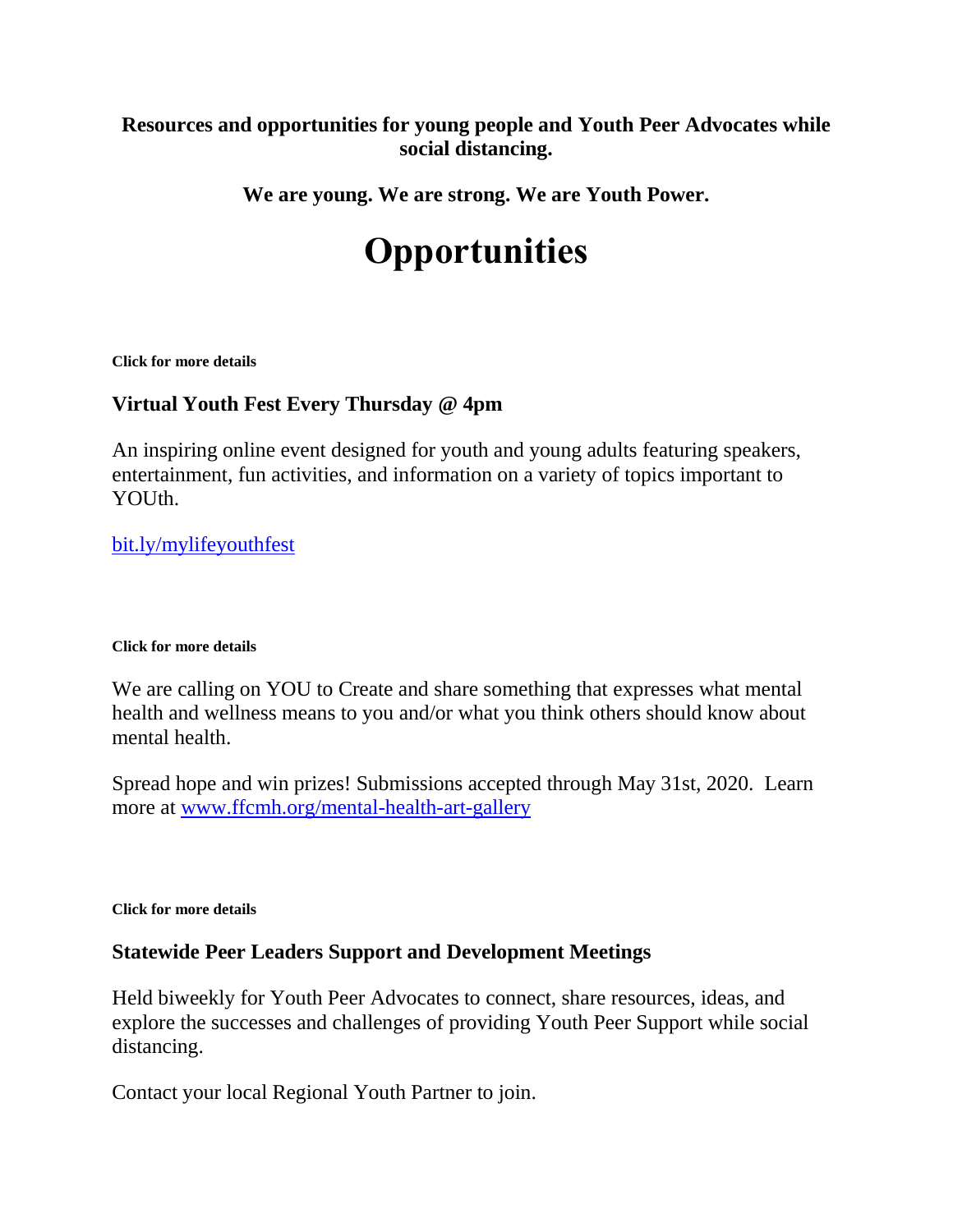#### **Click for more details**

Apply for the YP! Network Leadership Council

Join forces with peers create systems change and empower young people across the state.

### [Apply here.](https://youthpower.ftnys.org/socialdistancing/youthpower.ftnys.org/ypcouncil)

#### **Click for more details**

Use emails, social media and phone calls to fight for access to children's behavioral health, alternatives to school suspensions, youth justice reform and family-based foster care.

[Visit the digital advocacy center here.](https://www.ftnys.org/digital-advocacy-center/)

### **Click for more details**

We are excited to announce our first podcast, Free to Be! Free to Be is about LGBTQ+ youth in New York State and the topics that matter to them. Hosted by Imari Wilson and Zack Kilmer, FTNYS staff members and LGBTQ+ identifying young adults.

We will be discussing the history of the LGBTQ+ pride movement in the United States and how it all started right here in NYS. View the full announcement to subscribe and learn how you can be featured on our first episode! [https://conta.cc/3dwG81U](https://l.facebook.com/l.php?u=https%3A%2F%2Fconta.cc%2F3dwG81U%3Ffbclid%3DIwAR19EMKtluduYbuIo2-eTBQPZU7zRkP43V5bKbSfhp58CGoC64J2_s0vI-Q&h=AT2_2JG_2JmKsEaO1_aiHmhxyzLVAmuaxEqWmF_KeyBgjBstWOvGDaXqlNgRc7Gi6tVV8O_iH-97n1OZsVYm3R9HtFmDtRq-i0fAgqnfh0ZEzeEh2x8BKKAqhCvukJnrtHZYBd2M45-ELEMd1itQc2PcudwGwYmU2vxfZPWfRW0165iu6dlt48R6XjJUs7cFcFbXTAZPOShVJOhSH564IGu08V8UVR86Y3xhNWii-HFuto2pOO08660ukzYp8Mi3lsSz0YIVIskIFPUt2iDAqwygvMDZUESpYw3r0F755-YXS5Ezge57vuzaSbDzUmwybxVfz3Z38nbFyznR4LjyAclS1KeiEtnJFx3fGpUVtPoDBgFkzc1BxzusEyoyPGQB9Hz7aL1EHQYmtdMsSSUnKXG5I4pGTjeSIbYkD7OgG5AYDKsTBr_sN5duoRct2pVGZmT6Ip1Tj898ADezTYlasguwud6gNqnqRwUtQ8iHFClQxelanf06U0_jpQi9G2kqW-FJFYJtXYQMo6_-KXgkVm-4N4rvURWYznP-4YgRWkSC4nMTiaeQog3PWNIEAy1zK_v1cgYl4FAkmJagi6iwte9IFrHlNXyCg4obF1m7sI3DjFQXC5DBUzeK)

## **Resources**

[New York State Updates](https://coronavirus.health.ny.gov/home) [Office of Mental Health Guidance](https://omh.ny.gov/omhweb/guidance/) [State Education Department Updates](http://www.nysed.gov/coronavirus) [OASAS Updates & Resources](https://oasas.ny.gov/covid19)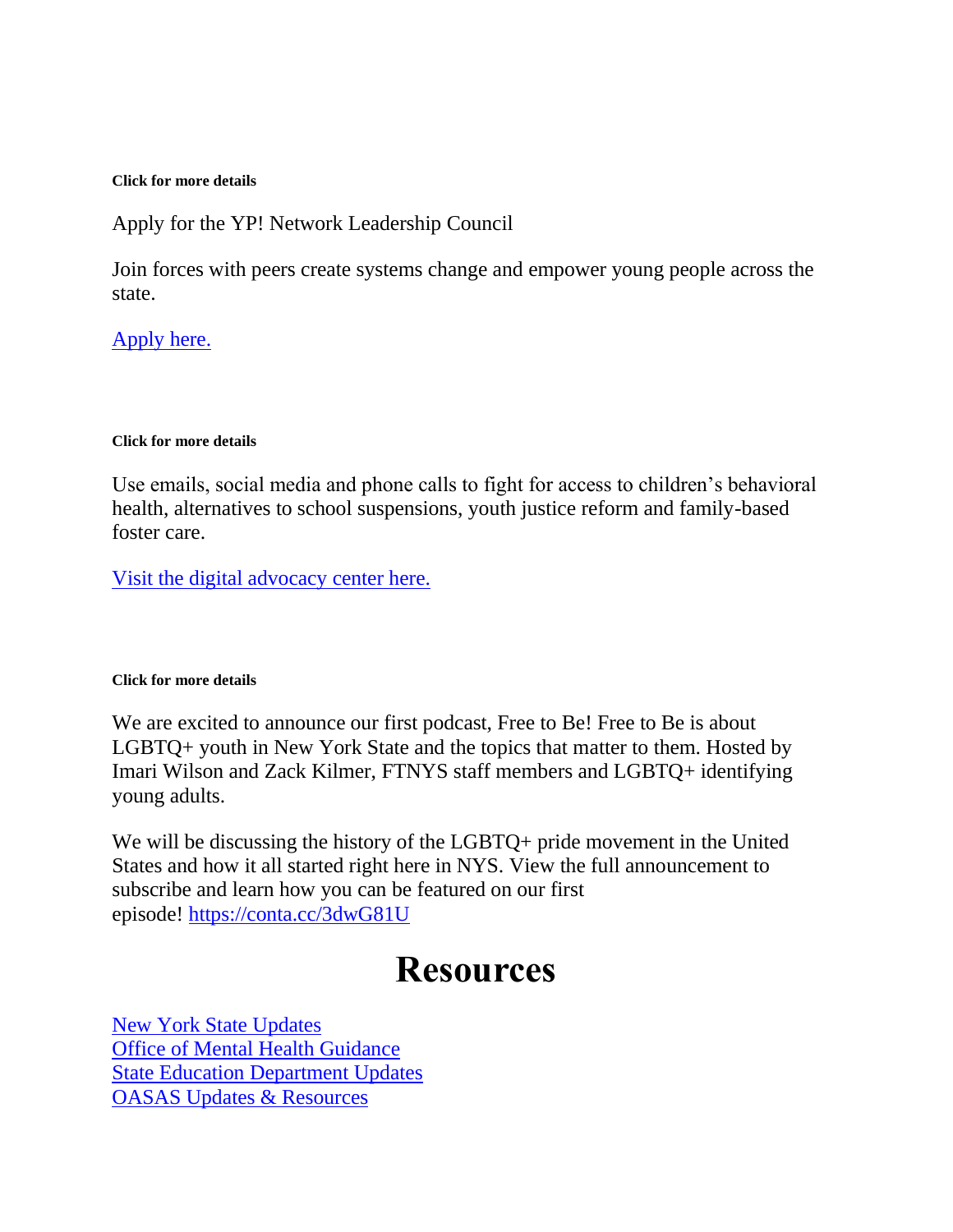- [Mental Health](https://youthpower.ftnys.org/socialdistancing/)
- [Online Support Groups](https://youthpower.ftnys.org/socialdistancing/)
- [Physical Health](https://youthpower.ftnys.org/socialdistancing/)
- [Financial Resources](https://youthpower.ftnys.org/socialdistancing/)
- [Activities & Art](https://youthpower.ftnys.org/socialdistancing/)
- [Education](https://youthpower.ftnys.org/socialdistancing/)
- [Additional Guidance](https://youthpower.ftnys.org/socialdistancing/)

**Breathe2Relax** – is a stress management app, which will help you learn how to perform and use diaphragmatic breathing techniques for stress control. **[\(Apple\)](https://apps.apple.com/us/app/breathe2relax/id425720246) [\(Google Play\)](https://play.google.com/store/apps/details?id=org.t2health.breathe2relax&hl=en_US)**

**[Calm Harm](https://calmharm.co.uk/)** is an app that offers support to those that are considering self-harm. You have access to activities that help you identify what you're feeling and to take your mind away from it.

**[Clear Fear](https://www.clearfear.co.uk/)** is an app that offers support and activities for people who suffer from mild to severe anxiety.

**[Headspace](https://www.headspace.com/headspace-meditation-app) –** short 10-minute meditations **[\(Apple\)](https://apps.apple.com/us/app/headspace-meditation-sleep/id493145008) [\(Google Play\)](https://play.google.com/store/apps/details?id=com.getsomeheadspace.android&hl=en_US)**

**[Mindshift CBT](https://www.anxietycanada.com/resources/mindshift-cbt/)** – uses scientifically proven strategies based on Cognitive Behavioral Therapy (CBT) to help you learn to relax and be mindful, develop more effective ways of thinking, and use active steps to take charge of your anxiety.

**[Stop, Breathe, and Think](https://www.stopbreathethink.com/)** – simple activities and meditation to help check in on your emotions PTSD Coach. PTSD Coach was designed for those who have, or may have, posttraumatic and feeling **[\(Apple\)](https://apps.apple.com/us/app/stop-breathe-think/id778848692) [\(Google Play\)](https://play.google.com/store/apps/details?id=org.stopbreathethink.app&hl=en_US)**

**[Vent](https://www.vent.co/)** is a virtual resource for people to express their feelings to people who care.

**[Woebot](https://woebot.io/) –** Anxiety, depression and mindfulness tool that provides tiny conversations to help you feel at your best. **[\(Apple\)](https://apps.apple.com/us/app/woebot-your-self-care-expert/id1305375832) [\(Google Play\)](https://play.google.com/store/apps/details?id=com.woebot&hl=en_US)**

**[Worryki](https://worrykit.com/)**t provides exercises and activities for people who need a moment to relax and clear their thoughts, fears, or worries.

**[AA Virtual Meetings–](https://aahmbny.org/meetings/?tsml-day=any&tsml-distance=100&tsml-mode=me&tsml-type=ONL) AA is meeting people where they are at by offering virtual meetings, click the link and put in your zip code to find a meeting.**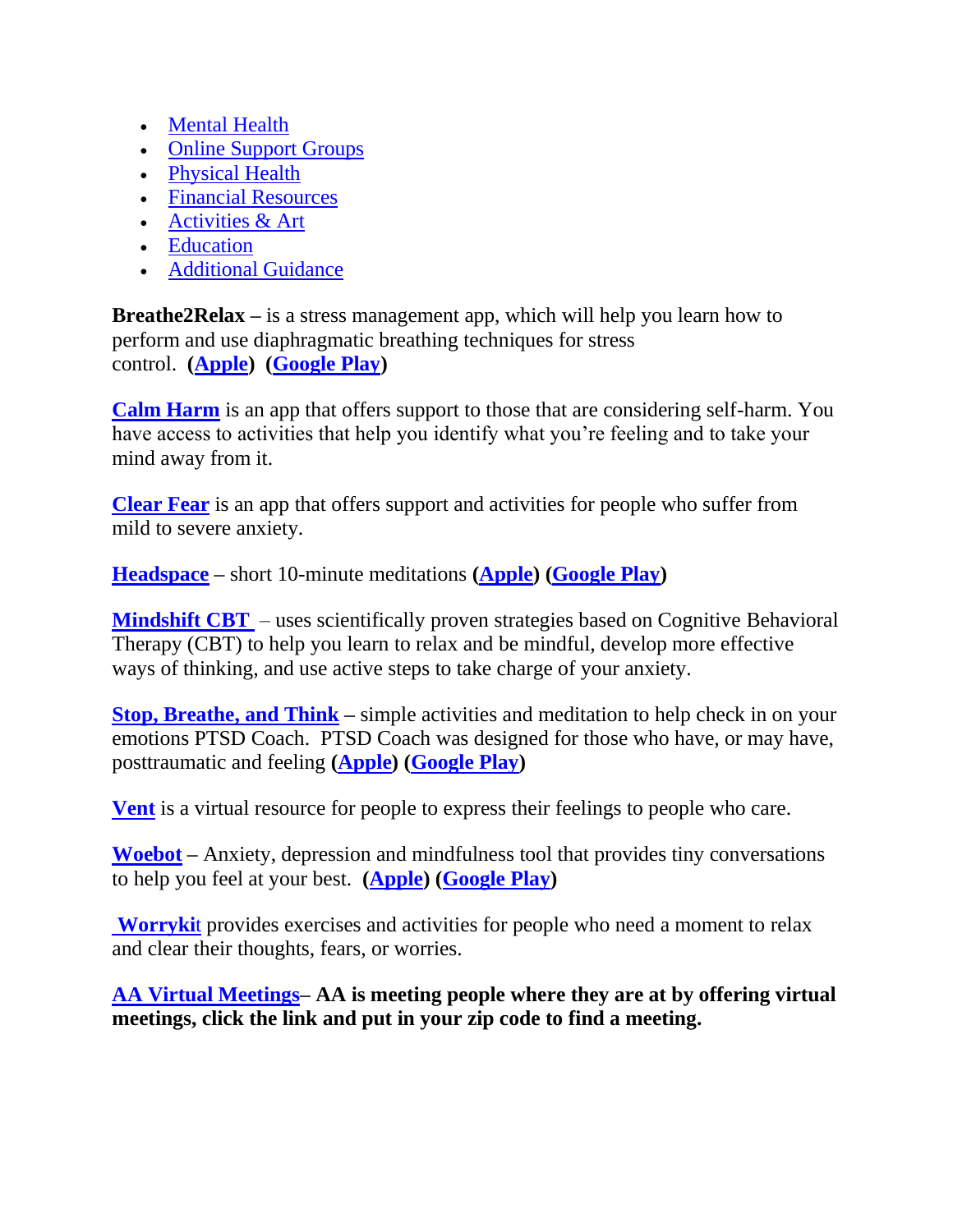[Anxiety and Depression Association of America \(ADAA\)](https://adaa.org/adaa-online-support-group) offers an anonymous peerto-peer online anxiety and depression support group for individuals and their families to share information and experiences.

[Depression and Bipolar Support Alliance \(DBSA\)](https://www.dbsalliance.org/support/chapters-and-support-groups/online-support-groups/) provides online, peer-led support groups for people living with depression and bipolar disorder. DBSA support groups serve peers, young adults, and friends and family members.

**[GovTeen](http://www.govteen.org/) –**Forum for and by teens with mental health conditions

### **[Mental Health America](https://www.inspire.com/groups/mental-health-america/) has a webpage that serves as a discussion board for people who are looking for community and support on various topics.**

[Narcotics Anonymous](https://www.na.org/meetingsearch/text-results.php?country=Web&state&city&zip&street&within=5&day=0&lang&orderby=distance) – online meetings in various time zones using multiple platforms.

**[OK2Talk–](http://www.ok2talk.org/)** online blog for teens and youth to share feelings about mental health.

## **[Open to Hope](https://www.opentohope.com/) offers an online support forum where individuals share their stories and connect to others coping with grief and loss.**

[Q Chat Space](https://www.qchatspace.org/) is a virtual community for LGBTQ+ teens to find and give support in live chats facilitated by folks with lived experience.

[Schizophrenia & Related Disorders Alliance of America \(SARDAA\)](https://sardaa.org/schizophrenia-alliance/sa-group-locations/) offers conference call groups for individuals and family & friends.

[Support Group Central](https://www.supportgroupscentral.com/index.cfm#anc2) offers virtual support groups on various mental health topics. Groups are typically run by mental health professionals from non-profit agencies. Group dates/times vary depending on the topics. Support groups are free or low-cost.

[Smart Recovery](https://www.smartrecovery.org/community/) provides free, peer-led support and chat groups. Conversations are moderated to prevent discrimination or aggression.

**<https://teenlineonline.org/> –** or get the Teen Talk App – text TEEN to 839863

### **[Unity Recovery](https://unityrecovery.org/digital-recovery-meetings) is offering virtual support groups. They offer one-on one meetings, group meetings, and family support meetings.**

**[Fiton](https://fitonapp.com/) is a free app where many people post fitness/workout videos that you can follow along with.**

YouTube- you can find many free fitness videos on YouTube to follow along to.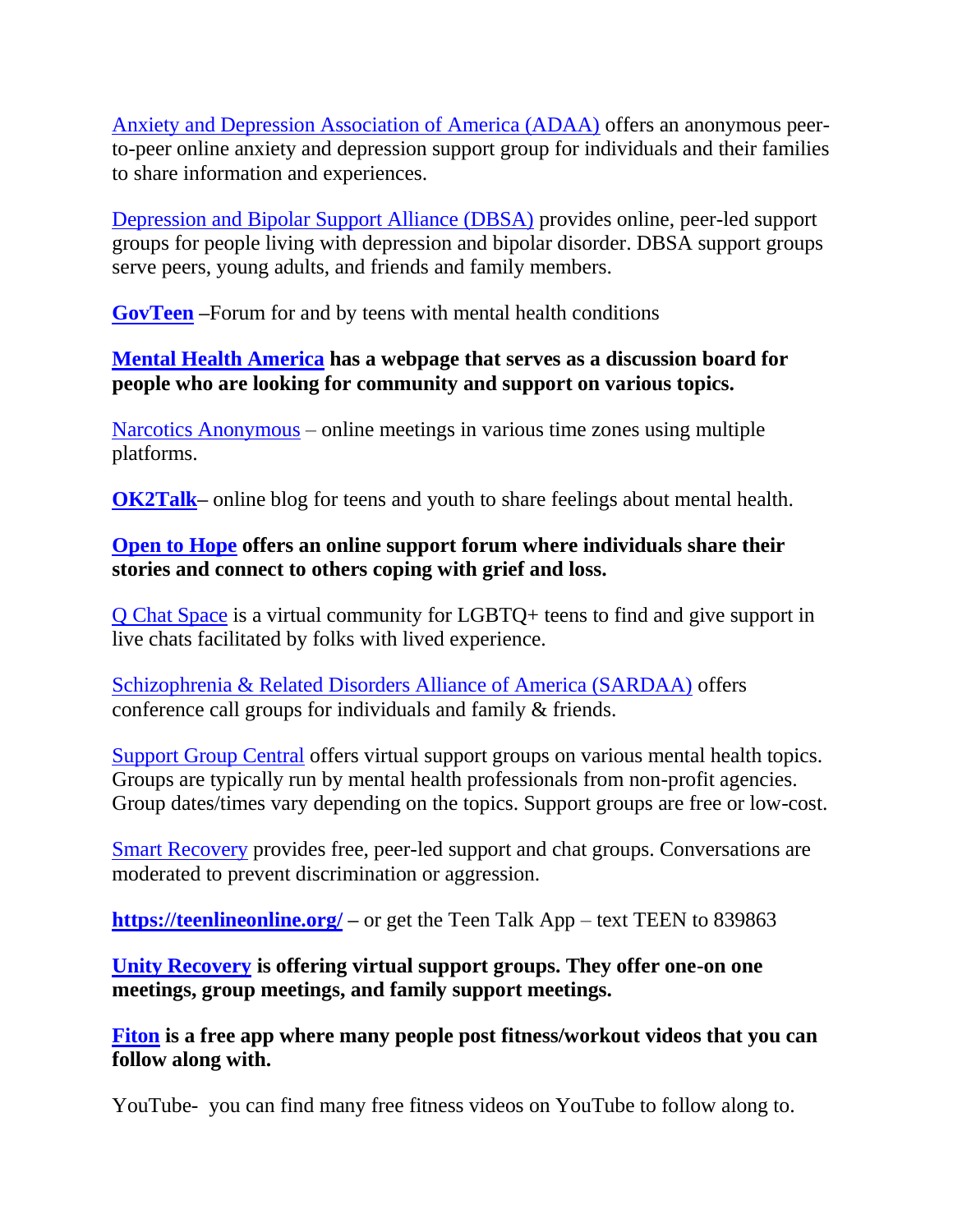## **[AllTrails: Trail Guides & Maps for Hiking, Camping, and Running |](https://www.alltrails.com/)**

**[AllTrails–](https://www.alltrails.com/)** While our day-to-day routines have changed pretty dramatically, it's important to remember that we need to find ways to take care of ourselves. We might need to keep some physical distance from each other for a while, but we don't need to shut ourselves in. The outdoors is still open for business (just remember to practice social distancing!). AllTrails is a website and app that helps you find local trails and open spaces.

## **Internet Service Providers (Free/Reduced Internet Access)**

- [Charter Communications](https://corporate.charter.com/newsroom/charter-to-offer-free-access-to-spectrum-broadband-and-wifi-for-60-days-for-new-K12-and-college-student-households-and-more)
- **[Comcast](https://corporate.comcast.com/covid-19)**
- **[Spectrum](https://www.spectrum.net/support/internet/coronavirus-covid-19-educational-internet-offer)**
- **[Who is lifting data caps?](https://www.pcworld.com/article/3532817/which-internet-providers-are-lifting-data-caps-during-the-coronavirus-and-which-arent.html)**

Questions about the Federal Stimulus Package and What it Means for You?

- [English](https://www.facebook.com/thestayproject/posts/2777385345714827?__tn__=-R)
- **[Spanish](https://www.facebook.com/thestayproject/posts/2781531495300212?__xts__%5B0%5D=68.ARD58tZ5g_Fv1pZmIhhOpxbGia5GMiubkzi7zGrwMU3dB9eMWzpGYHm6qnP8PMByBb4EAFvuPS_Xe8IVzaMraq9qDwc42JP02hCg3S516GliCSSZxqK3-P4O1WxtyhB2rLaRKWJ3_40SN9bpqdPkIot2FAGz9WRLe8cZckn1LdFo-nKO4xGZZFBR3GIptXN9ZWBVf0vspSfeP0l1WYh_aLeuYsbkrhmiRcmik9jh1x_cFefuVzrbvI4fdpQUjLgZHwb4HkksC8d6HKaKYcPKdOrQNfmR-XSag-qtVWHIKJdXtjg1J88iRH-YvcICaIVoaxuiw47scAgGAnLEyQwanpnhyw&__tn__=-R)**

[Qualifying & Applying for Unemployment Benefits During COVID-19](https://nn4youth.org/wp-content/uploads/Tip-Sheet-on-COVID-19-Unemployment-Insurance-NN4Y.pdf)

[Homeless Youth Access Guide to COVID Stimulus Payments](https://nn4youth.org/wp-content/uploads/Fact-Sheet-on-Stimulus-Payments-and-Unaccompanied-Youth.pdf)

[Economic Impact Payments for COVID-19: The Basics](http://c/)

**Grants** 

- [Robin Hood Relief Fund](https://www.robinhood.org/relief-fund-application/?fbclid=IwAR0LmbPYyu8AuhtsOLzej3IhiHrxBUZ9K6m_CbcEc7KOpgMZ7oGM0JBg2RE)
- **[The Giving Compass](https://givingcompass.org/coronavirus-covid19)** Has compiled a list of almost 100 (as of  $3/24/2020$ ) emergency COVID-19 funders across the country
- **[The Community Foundations](https://www.commfoundations.com/blog/2020/3/11/community-foundations-nationwide-launch-efforts-to-help-communities-affected-by-the-coronavirus)** blog has several resources for local funding divided by state
- **[No Kid Hungry](https://www.nokidhungry.org/coronavirus-grant-request)**
- The **[CDC Foundation](https://www.cdcfoundation.org/coronavirus)** and the **[Center for Disaster Philanthropy](https://disasterphilanthropy.org/cdp-fund/cdp-covid-19-response-fund/)**
- **[Dunkin Joy Corona Virus \(Covid-19\) Emergency Grants](https://www.joyinchildhoodfoundation.org/what-we-do/our-work/covid19grants/)**

U.S. Department of Housing and Urban Development **[HUD](https://www.hud.gov/press/press_releases_media_advisories/HUD_No_20_042)** has released Guidance for individuals who are struggling to make mortgage or rent payments.

If you recently lost your job due to COVID-19 you may be eligible for NYS [unemployment benefits](https://labor.ny.gov/unemploymentassistance.shtm) .